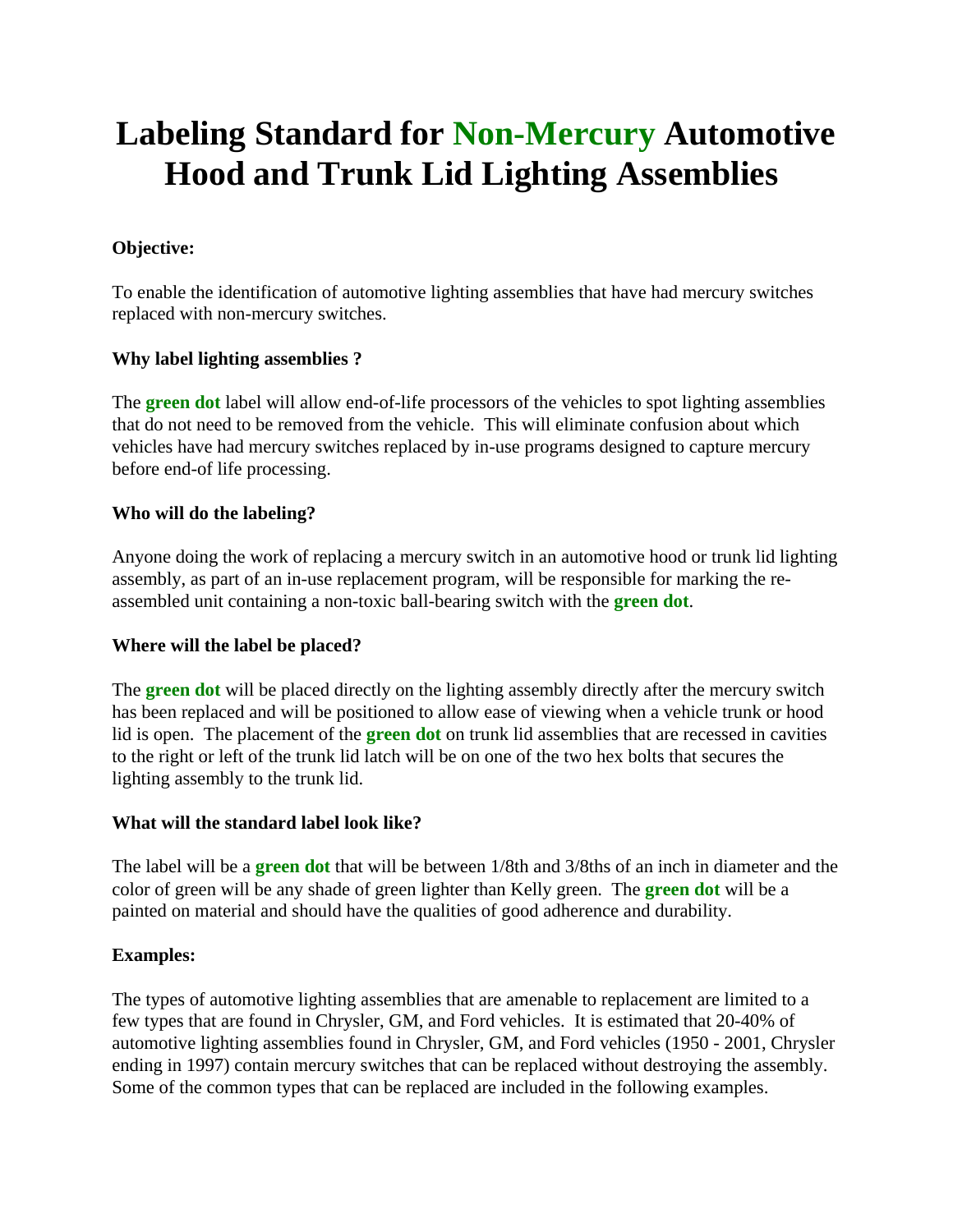

GM HOOD 1980 - 2001 (Mostly Chevrolet Caprice and Lumina)